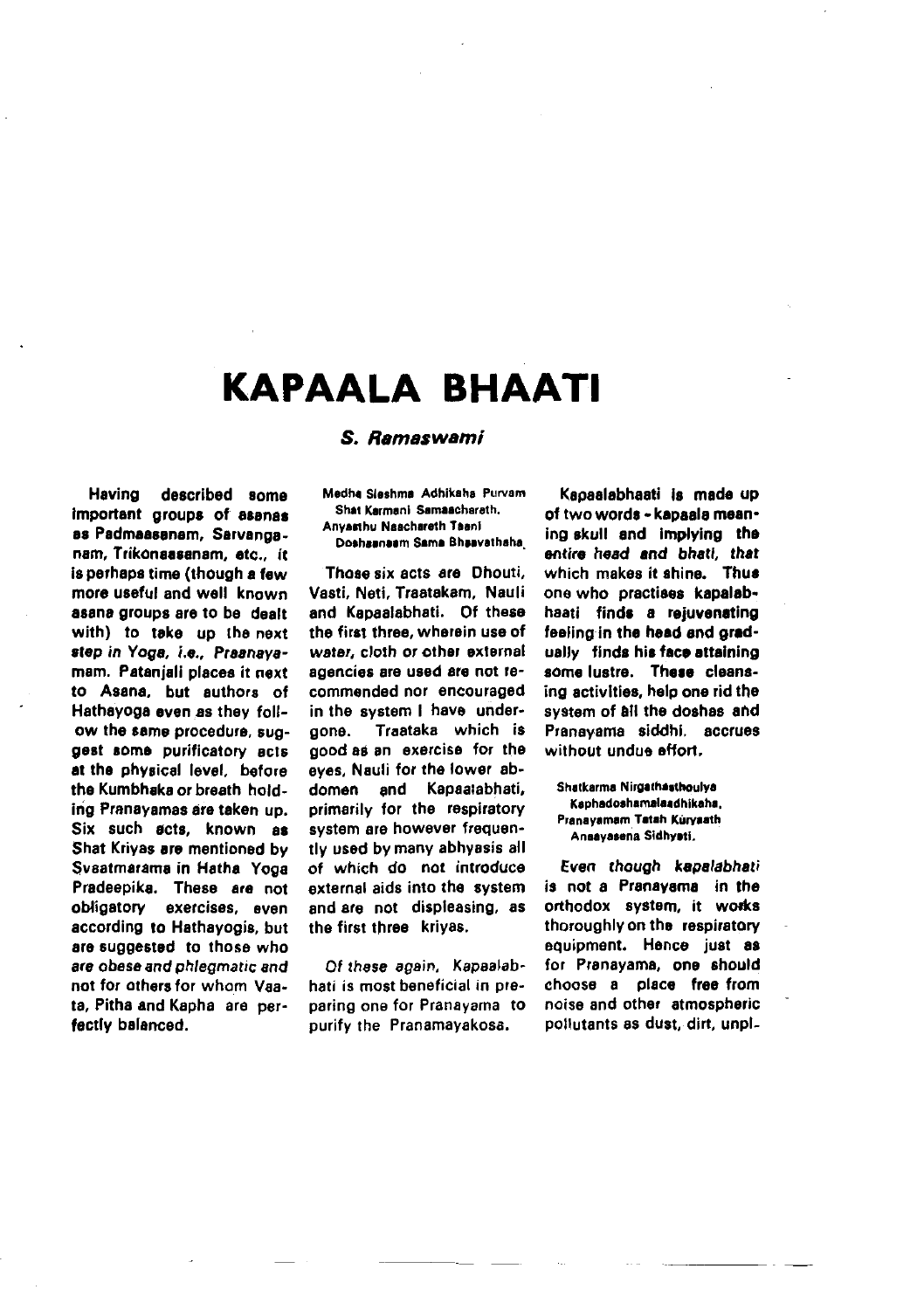easant odour etc. After a good workout in asana practico, which should be well planned to include movement of all parts and ioints of the body, made possible by a judicious combination of asanas and their vinyasas, and a little rest, one should sit comfortably in. Padmaasa. nam or other sitting postures like Vajra, Siddha etc. lt is found however, in practice Padmaasanam is among the best for Kapalabhati. Since the oxorcise is a highly dynamic one, it is better to choose a posture which can be maintained even in a vigorous actrvity, involving the use of abdomenal muscles, Padmaasana, with the firm interlocking of legs, provides a firm base and enables one to keep the lower extremities undor good control, How. ever, for those who have problems in getting into correct Padmaasanam, any other sitting posture like Vaira or Veerasanam may be chosen.

## **METHODOLOGY**

Sit in Padmaasanam. Keep the palms on the knoss. Slightly bend the head for. ward as in Jalandharabandha, but the glottis is not<br>constricted. After a few After a few normal breaths, inhale and exhale guickly in succassion for about 24 times (or less depending upon one's capacity), The breathing is of the abdornenal or diaphragmatic type. The abdomenal muscles contract quite vigorously and rapidly. In each stroke the viscerae are drawn in and pressed and the diaphragm is pushed up. As soon as the vigorous exhalation is over (It may take about 1 to 2 tenths of a<br>second), the abdomenal second), the muscles relax, the abdomena viscerae come down to their orginal position. Simultaneously the diaphragm also<br>comes down, creating a down, creating a partial vacuum in the chest cavitv and the external air

enter the lungs automatically. Hence the active part of Kapalabhati is the expulsion o{ air and the inhalation is imperceptably passive. Then immediately thereafter, for a second round, the abdomenal muscles are again contracted and the whole process is repeated for a number of times, say up to 24 or so in the initial stagos.

Kapalabhaati is primarily an exercise of the viscerae and the disphragm. lt may be noted in practice that even

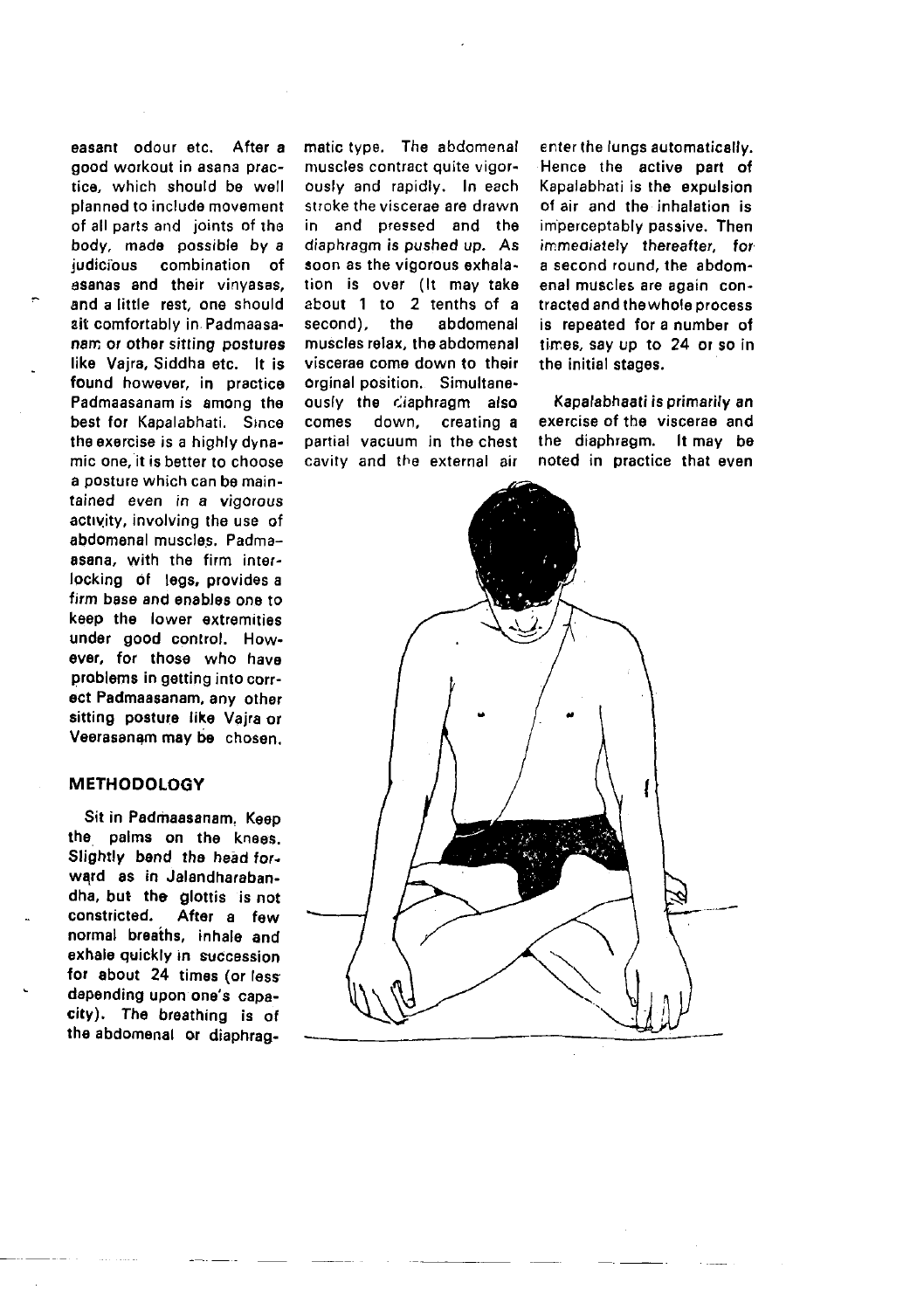though this is a breathing exercise, the movement of the chest wall is negligible. The intercostal muscles, in f act, are kept mildly contracted all through and the slight inhslation is made possible cnly by the mobility of rhe diaphragm. lt could be easily verified in practice and in fact could be used as a check to see if one is doing it correctly. It is clear therefore that inspiration (Puraka) is done silently without effort, as distinct from any deep breathing exercise involving deliberate expansion of the chest requiring the stretching of intercostal muscles. And the expiration tRechaka) is done with considerable effort at contracring and indrawing the abdomenal muscles. Necessarily therefore, when the air is torced out through the nostrils, a noise is produced resembling that of using bellows. Svaatmarama himself indicates it.

> Bhastraavat Lohakaarasya Rechapuram Sasambhramo. Kapaalabhsti.ikhyaata Kaphadosha Viseshini. Hathayogapradeepika

"Practice Exhalation and inhalation rapidly (Repeatedly like a blacksmith's bellows. It is called kapaalabhaati<br>which destroys doshalof destroys Kapha (respiratory or phlegmatic)." Since the Rechaka is slow and imperceptibly soft, the exercise looks as if

it is iust e series of vigorous exh alations,

The deoth of exhalation is more than normal, but not as high as in deep breathing or Pranavama. The volume ot air expelled is reasonably high at about 600 ccs or so (but much less for women and Emphysemic persons).

## FOUR ASPECTS

There are four aspects to be looked into in Kapaalabhaati. They are:

a) The intensity of exhala. tion, it refers to the force of expulsion and is primarily a function of the strengih of the abdomenal muscles, provided the respiratory system can take up the intensitv.

b) Rapidity is the time taken for completing one exhalation and inhaiation. a and b are complimentary and a particular combination, to be found by trial and error by each Abhyasi. Rapidity at the cost of intensity should be avoided. But too slow, with considerable time intervals between two bouts should also be guarded against. In the initial stages, there is concern about one getting a bout of cough or developing cramps in the stomach. In fact in any group class when starting this exercise, one finds at least a fourth start coughing

violently after a few attempts Hence it is slow and halting in the initial stage. Further there are those with phlegm collected in the respiratory system, which are thrown out during the practice and have to necessarily stop it in the middle. Certain asthmatics who have not been prepared well by preliminary yogasanas may develop a bout of cough which may even precipitate bronchial constri' ction. lt should however be mentioned that kapalabhali introduced at the proper timo for an asthmatic is highly beneficial and is actually one of the important aids in treating an asthmatic.

c) Frequency: The number of times one has to do Kapalabhati at one stretch again varies from person to person. In tha initial stages one may not be able to do for more than 10 or 24 times. but this could be improved even uo to a few hundred times. Gasping for breath in the initial stages restricts the frequency, But later on as one is more relaxed and develops second wind, (improved stamina) one may continue until one feels a oleasant exhaustion or fatigue, when one's abdomenal muscles are also strengthened, and with increased practice, not only the abdomenal muscles but also the pelvic and rectal muscles get actively into play. It is not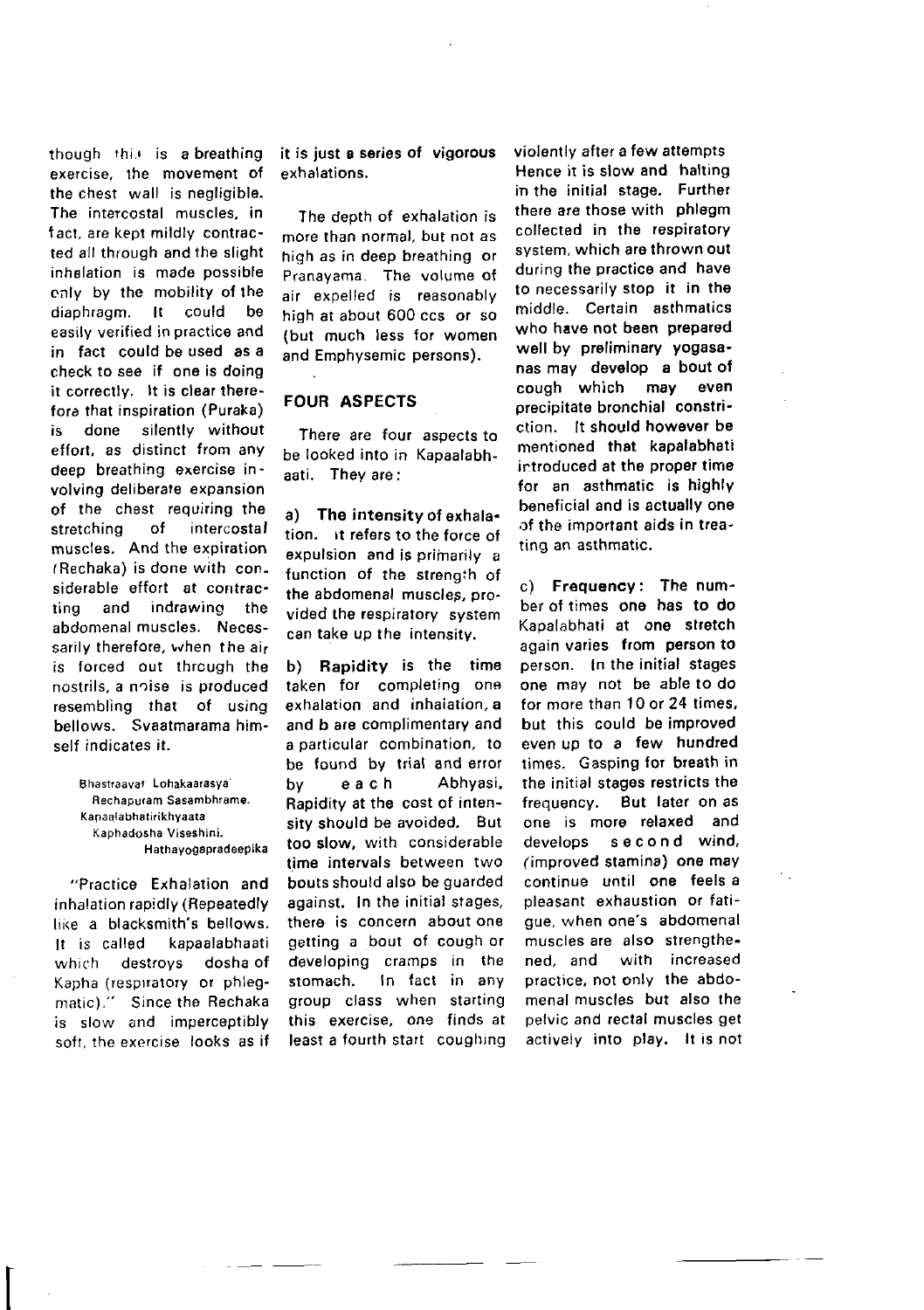

necessary to deliberately<br>practice Mulabandham to Mulabandham to facilitate expulsion, but some find it useful to make use of contraction of rectal muscles. For the majority, use of pelvic diaphragm and rectum becomes almost automatic. There are a few. people therefore who prefer Mahabandha. (Refer lndian Review March 1978) for doing kapalabhaati as the gluteal muscles are raised and tho rectum is pressed by the heel facilitating a moro conscious involvement of these muscles.

Thus the intensity, rapidity and the frequency for a round of kapalabhaati is to be determined by the practitioner and improved gradua-<br>Ily, There should be no There should be no violent jerking of the chest, the shoulders and the head. There is a tendency for a few to constrict the nostrils to produce the nasal sound which however is unwarranted. Iho air expelled is allowed to escape freely through the glottis (no constriction there, please) and smoothly passes (through the

nasal passage) to the end of the nostrils. when even tho nostrils are not constricted. they themselves open out a bit in facilitating passage of expelled air. Hence it is not necessary, nor desirable to try to control either of the nostrils nor indulge in facial contortions to regulate the air passage. Anyone who 'makes faces' while doing kapalabhati is not doing a<br>good job of it. The air good job of it. should be permitted to have a very smooth passage and it will have, if only allowed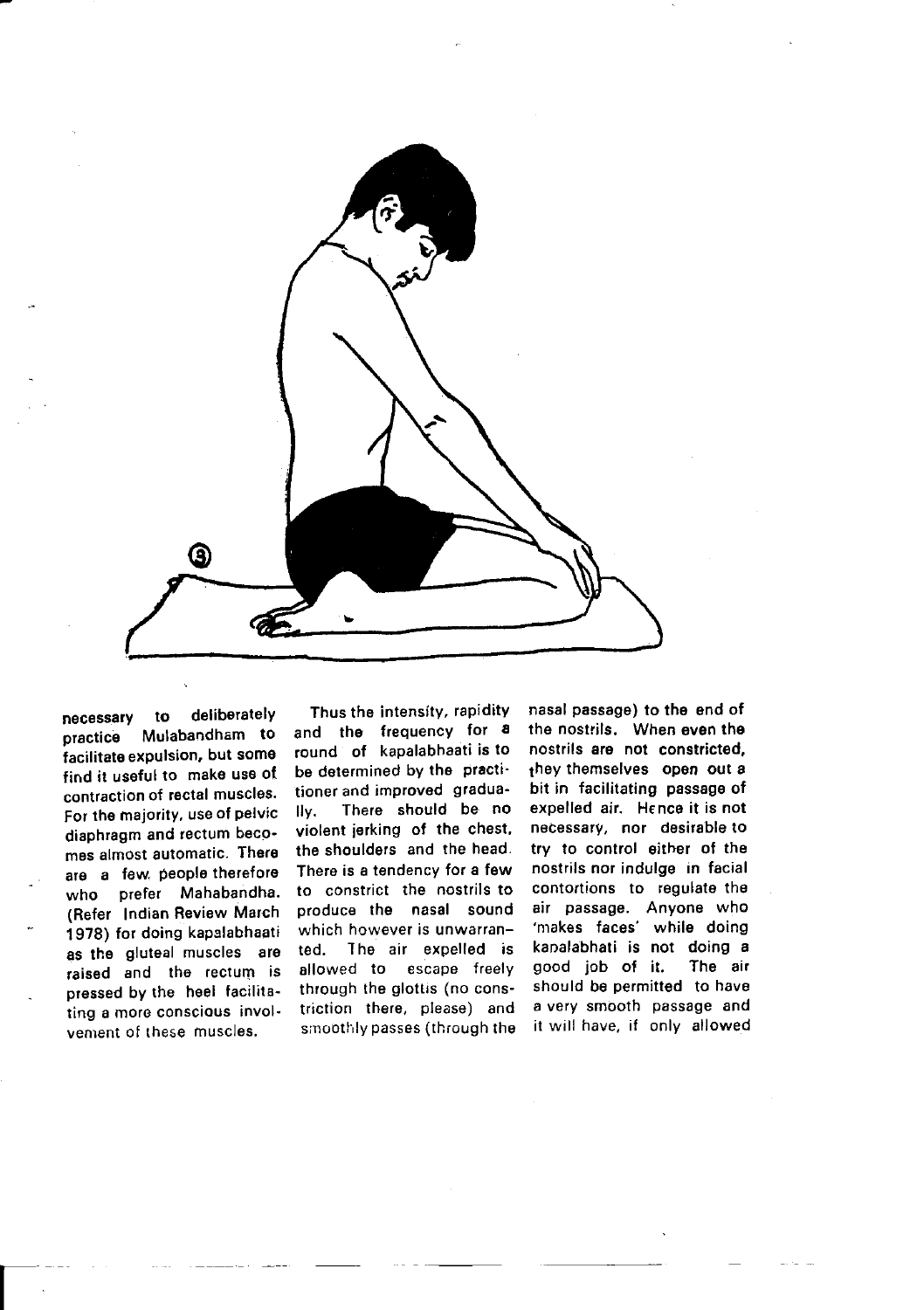without restrictions. It does of course produce some friction at the lower ends of the nostrils. but it does not It is create any problems. not so, if one is careful not to constrict the upper portion of the nose, so that there is no friction in the delicate parts of the mucus membranes lining the interior parts of the nose. Persons suffering from acute rhinitis etc.. need not do kapalabhati at the time of acute nasal blocking, but if regularly done, normally nasal block itself will be prevented in the first instance.

The normal speed of doing kapafabhati is about 2 per second. However one may start at about 'half the pace in the beginning. About 80 to 120 per minute is quite satisfactory. The number of hreaths per round may be unto a faw hundred, but it will have to be decided by the student with the help of a teacher.

d) Number of times ner sitting: A round of Kapalabhasti is to be followed by Pranayama, but mere long Prihalation and exhalation should suffice for the mere practice of Kapalabhaati. This may be done for a minute or so and then the next round may be started. It will be good to do about 3 röunds per sitting, interspersed with a few rounds of long inhelation and exhala-

tion. Those who have learnt some Pranavama like Uttavi or Nadisodhan, etc., may practice it after Kapalabhaati but more of it in later issues.

Kapalabhaati should be attempted after some quidance from a teacher. Those suffering from hernia, acute rhinitis, pain in the ear, need not attempt this practice. Asthmatics should do them only under supervision. They will observe that cough devlops towards the end of each round. The expectoration should be spat out. In most cases the cough subsides. but even if it continues, after a few days' practice it subsides. It is said that passsoe of air over the mucus membrane of the air passages acts as an inhibitory stimulus. In Kanalabhaati the ratio of time for expiration to inspiration is about 1 to 3. Since during inhalation the sympathatic is stimulated which in turn is beneficial, it could be of considerable use to an asthmatic. Further because of vigorous expulsion due to the upward movement of the the excessive diaphragm. residual air is thrown out. in early stages of functional emphysema, it helps very much in the restoration of the lungs to normalcy. تمممم

The congestion in the bronchi and bronchioles is decreased gradually in successive stages. The mucus is blas-

ted out from the bronchial walls and coughed out. After some time there should be very little mucus to excite and thereby precipitate a spasm. Further the powerful expiratory blasts of air through the entire respiratory passage acts as a powerful inhibitory stimulus to the cough centres. Hence cough and the associated spasms of the bronchi diminish. Even generalized cough, it for could be very useful. Since If improves blood circulation to the head and face, one gets a healthier look.

Perhaps equally important, is the fact that the abdomenal organs also get thoroughly msssaged. The liver, spleen, pancreas, kidney and adrenals, the stomach and the intestines get well massaged and hence have improved vascularity. When combined in a group with such asanas as Sarvanossanam. Paschimottanam etc., it helps greatly alter the shape of the belly from its unseemly half 'S' to scaphoid. Those suffering from irritable colon, constipation certain types of early stage diabetes due to sluggish pancreas, flatulance, dyspepsia will find it beneficial. Pregnant women and those suffering from manorrhagia or fibroid in uterus are advised not to practice. 4t heins strengthen abdomenal muscles and may prevent herneation. Those having